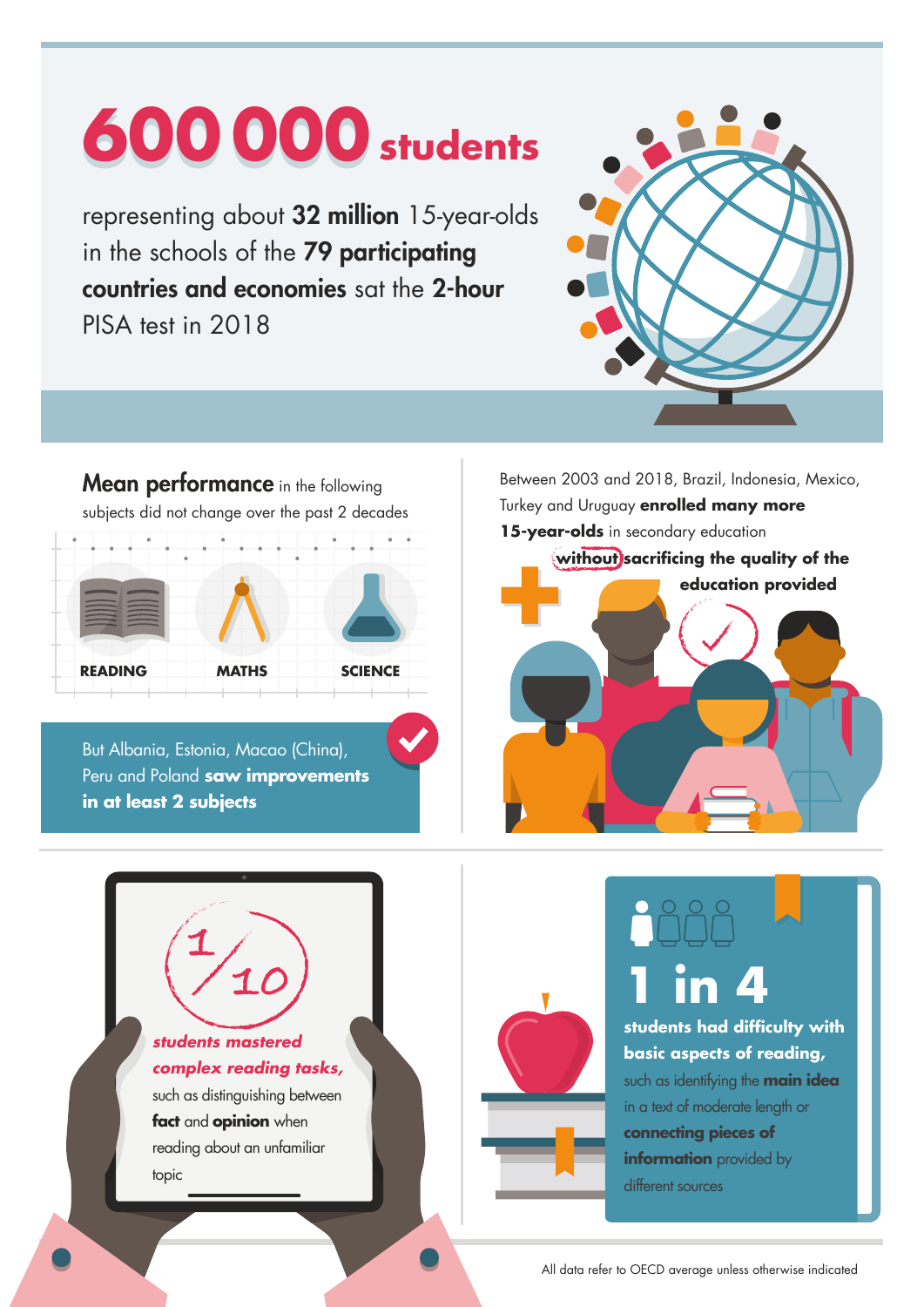## **Equity in education**

Around



**disadvantaged students scored in the top quarter** of reading performance in their country



**immigrant students scored in the top quarter** of reading performance in their country

In 23 countries more than **1 in 3 disadvantaged boys did not attain a minimum level of proficiency in reading**



The following number of high-achieving students reported that they expect to **complete higher education**

**9 in 10** high-achieving **advantaged students**

compared to only **7 in 10** high-achieving

**disadvantaged students**



**Disadvantaged students** have only a**1in 6**  chance to be **enrolled in a school with highachieving students**

Students in disadvantaged schools were **twice as likely** as students in advantaged schools to attend a school where **a lack of teaching staff hinders instruction** at least to some extent

#### **In 11 countries and economies**



**average reading performance was higher** than the OECD average





while the **relationship between socio-economic status and performance**  was weaker than the OECD average